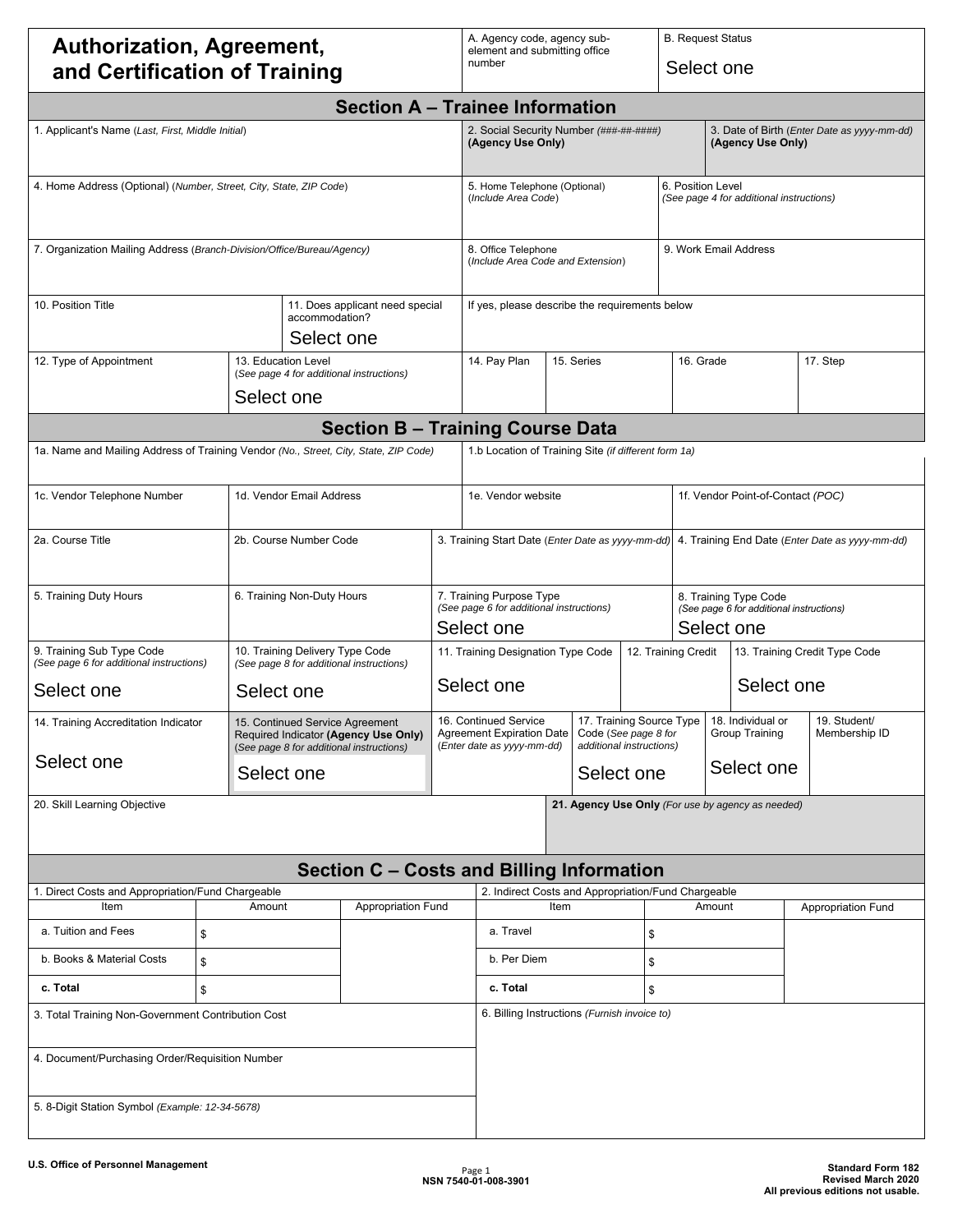| <b>Section D - Approvals</b><br>Complete the appropriate number of approvals your agency requires (e.g. first, second,<br>and/or third level approval) before submission of this form to the Agency Training Office.                                                                                                                                                                                                                                                                                                                                           |                                     |  |
|----------------------------------------------------------------------------------------------------------------------------------------------------------------------------------------------------------------------------------------------------------------------------------------------------------------------------------------------------------------------------------------------------------------------------------------------------------------------------------------------------------------------------------------------------------------|-------------------------------------|--|
| 1a. Immediate Supervisor/First-line Supervisor (Name and Title)                                                                                                                                                                                                                                                                                                                                                                                                                                                                                                |                                     |  |
| 1b. Telephone Number (Include Area Code and Extension)                                                                                                                                                                                                                                                                                                                                                                                                                                                                                                         | 1c. Email Address                   |  |
| 1d. Signature                                                                                                                                                                                                                                                                                                                                                                                                                                                                                                                                                  | 1e. Date (Enter Date as yyyy-mm-dd) |  |
| 2a. Second-line Supervisor (Name and Title)                                                                                                                                                                                                                                                                                                                                                                                                                                                                                                                    |                                     |  |
| 2b. Telephone Number (Include Area Code and Extension)                                                                                                                                                                                                                                                                                                                                                                                                                                                                                                         | 2c. Email Address                   |  |
| 2d. Signature                                                                                                                                                                                                                                                                                                                                                                                                                                                                                                                                                  | 2e. Date (Enter Date as yyyy-mm-dd) |  |
| 3a Training Officer (Name and Title)                                                                                                                                                                                                                                                                                                                                                                                                                                                                                                                           |                                     |  |
| 3b. Telephone Number (Include Area Code and Extension)                                                                                                                                                                                                                                                                                                                                                                                                                                                                                                         | 3c. Email Address                   |  |
| 3d. Signature                                                                                                                                                                                                                                                                                                                                                                                                                                                                                                                                                  | 3e. Date (Enter Date as yyyy-mm-dd) |  |
| <b>Section E - Approvals/Concurrence</b><br>To be completed by the nominating Agency Official authorized to approve or disapprove training requests.<br>1a. Authorizing Official (Name and Title)                                                                                                                                                                                                                                                                                                                                                              |                                     |  |
|                                                                                                                                                                                                                                                                                                                                                                                                                                                                                                                                                                |                                     |  |
| 1b. Telephone Number (Include Area Code and Extension)                                                                                                                                                                                                                                                                                                                                                                                                                                                                                                         | 1c. Email Address                   |  |
| 1d. Signature                                                                                                                                                                                                                                                                                                                                                                                                                                                                                                                                                  | 1e. Date                            |  |
| Section F - Certification of Training Completion and Evaluation*                                                                                                                                                                                                                                                                                                                                                                                                                                                                                               |                                     |  |
| 1a. Authorizing Official (Name and Title)                                                                                                                                                                                                                                                                                                                                                                                                                                                                                                                      |                                     |  |
| 1b. Telephone Number (Include Area Code and Extension)                                                                                                                                                                                                                                                                                                                                                                                                                                                                                                         | 1c. Email Address                   |  |
| 1d. Signature                                                                                                                                                                                                                                                                                                                                                                                                                                                                                                                                                  | 1e. Date                            |  |
| Training Facility: Bills should be sent to office indicated in item C6. Please refer to number given in item C4 to assure prompt payment.                                                                                                                                                                                                                                                                                                                                                                                                                      |                                     |  |
| Agency Certifying Officials are certifying the employee has completed the requirements for the training and an evaluation has been completed. The requirement to evaluate training is found in 5 CFR 410.202. The<br>agency head shall evaluate training to determine how well it meets short and long-range program needs of the agency and the individual. The needs should be aligned with the strategic plan to strengthen and<br>develop the performance and behavior of the individual whose positive results will impact the performance of the agency. |                                     |  |

**Print Form Clear Form**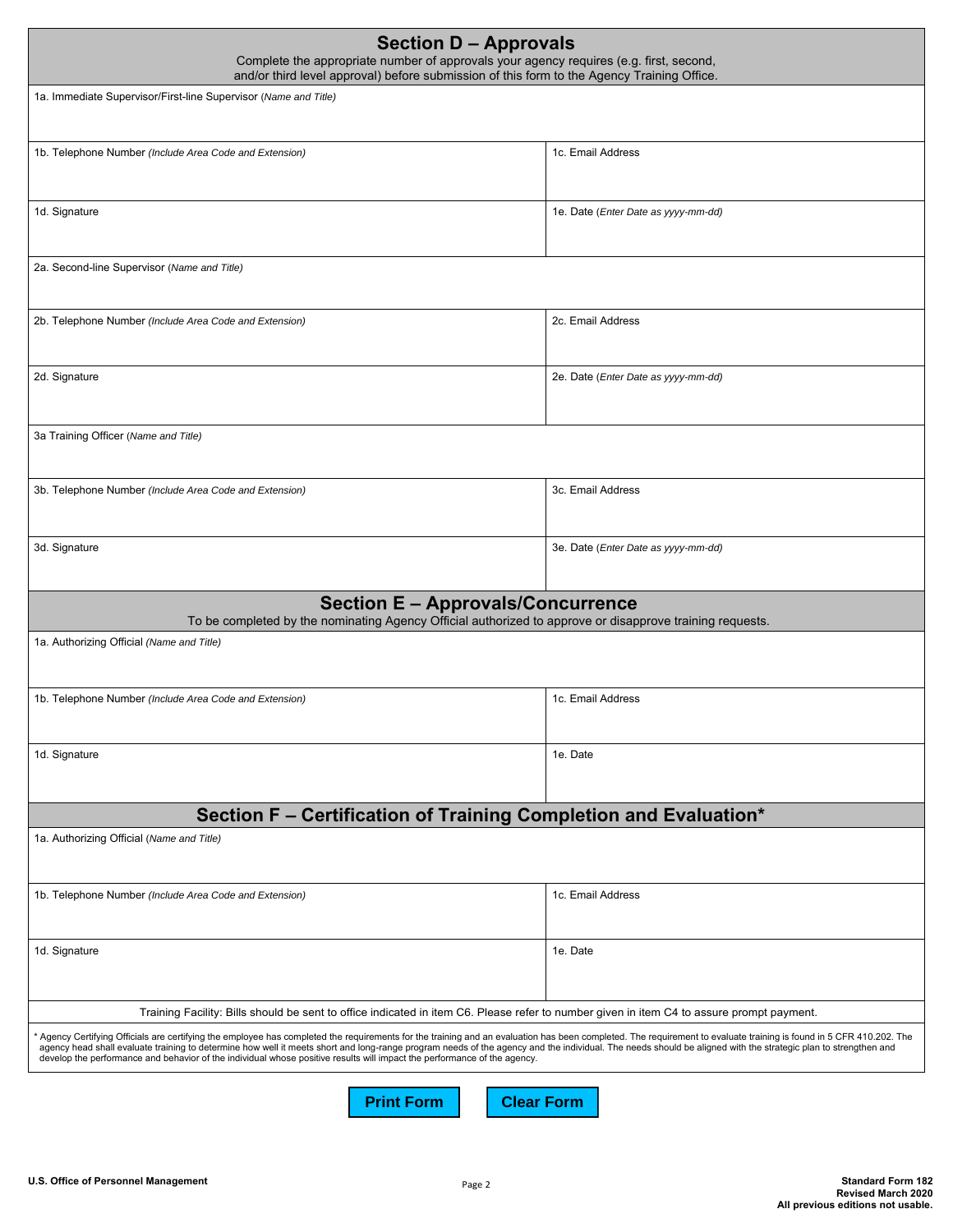# **Privacy Act Statement**

**Authority** ─ This information is being collected under the authority of 5 U.S.C. § 4115, a provision of The Government Employees Training Act.

**Purposes and Uses** – The primary purpose of the information collected is to document the approval and completion of employee training within an agency. This completed training information must be electronically provided to the Governmentwide system where it will become a part of the permanent employment record and subject to all published routine uses of that system of records. Information collected may also be provided to other agencies and to Congress upon request.

**Effects and Nondisclosure** – Providing the personal information requested, in paper form, is voluntary and at the agency's discretion. However, failure to provide this information electronically to the Governmentwide system may result in errors in processing and documenting the training you have completed.

**Information Regarding Disclosure of your Social Security Number (SSN) Under Public Law 93-579, Section 7(b)** — Solicitation of SSNs by the U.S. Office of Personnel Management (OPM) is authorized under provisions of the Executive Order 9397, dated November 22, 1943. However, agencies must also safeguard such Personally Identifiable Information (PII) when providing completed training information to the Governmentwide system. Employee SSNs will be used primarily to give proper recognition for completed training and to accumulate Governmentwide statistical data and information.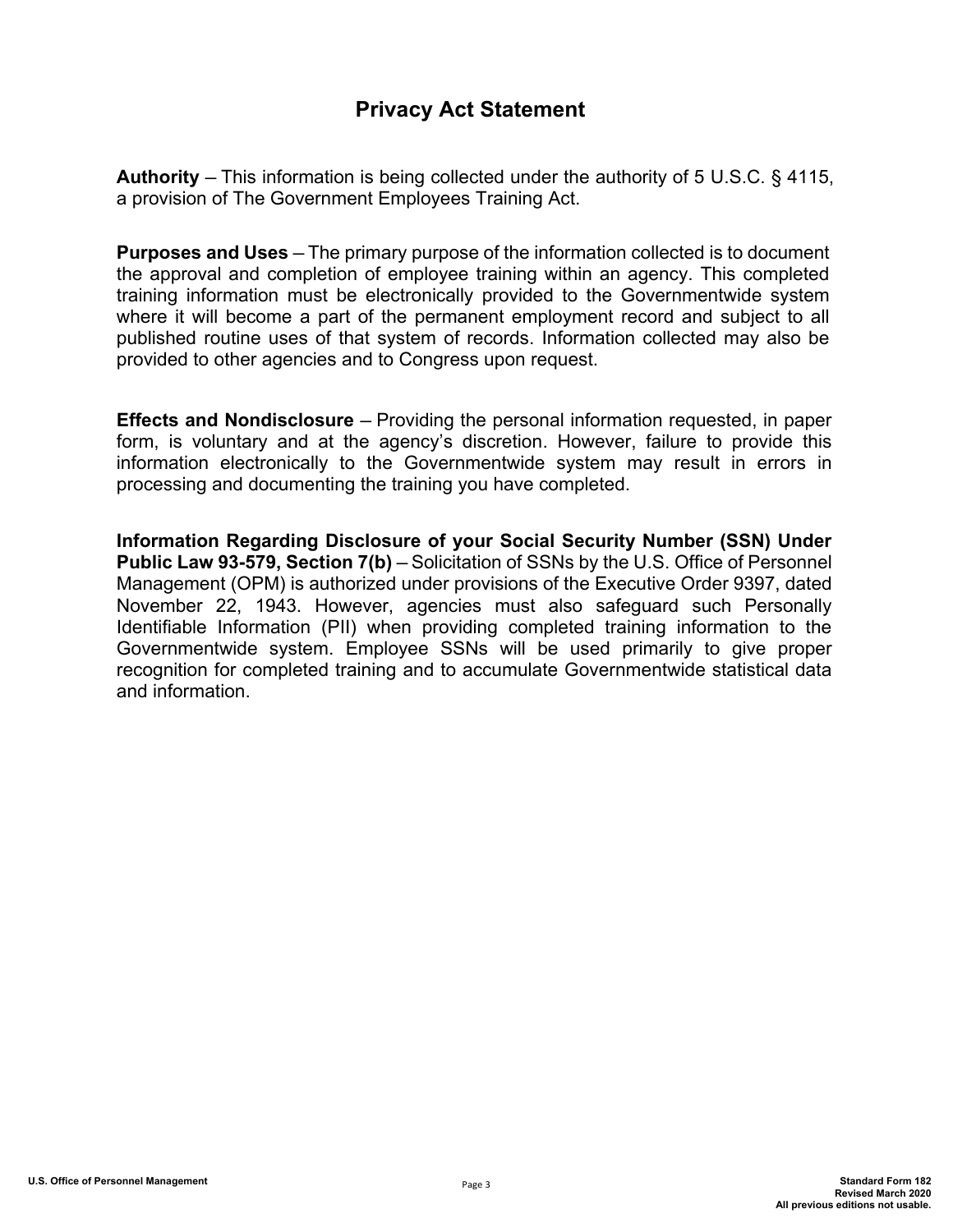# **Agency Training Electronic Reporting Instructions**

### **General Instructions:**

- **1.** You must complete all questions in sections A-E on the training application. In addition, your financial institution must complete Section F, Certification of Training Completion and Evaluation section.
- **2.** Electronic Requirements An agency should only submit data for completed training events for which all mandatory data elements have been recorded.

#### **Additional Instructions for Section A - Trainee Information:**

- **6.** *Position Level*  Select whether the employee's position level is one of the following:
	- **6a.** *Non-supervisory*  Anyone who does not have supervisory/team leader responsibilities.
	- **6b.** *Supervisory*  First-line supervisors who do not supervise other supervisors; typically, those who are responsible for an employee's performance appraisal or approval of their leave.
	- **6c***. Manager*  Those in management positions who typically supervise one or more supervisors.
	- **6d***. Executive*  Members of the Senior Executive Service (SES) or equivalent.
- **13.** *Education Level*  Use the employee educational level codes listed below.

| Code           | <b>Short Description</b>                                                              | <b>Long Description (if applicable)</b>                                                                                                                                                                                                                                                                                                                                                                                 |
|----------------|---------------------------------------------------------------------------------------|-------------------------------------------------------------------------------------------------------------------------------------------------------------------------------------------------------------------------------------------------------------------------------------------------------------------------------------------------------------------------------------------------------------------------|
| 1              | No formal education or some<br>elementary school--did not complete                    | Elementary school means grades 1 through 8,<br>or equivalent, not completed.                                                                                                                                                                                                                                                                                                                                            |
| $\overline{2}$ | Elementary school completed--no high<br>school                                        | Grade 8 or equivalent completed.                                                                                                                                                                                                                                                                                                                                                                                        |
| 3              | Some high school--did not graduate                                                    | High school means grades 9 through 12, or equivalent.                                                                                                                                                                                                                                                                                                                                                                   |
| 4              | High school graduate or certificate<br>equivalency                                    | N/A                                                                                                                                                                                                                                                                                                                                                                                                                     |
| 5              | Terminal occupational program--did not<br>complete                                    | Program extending beyond grade 12, usually no more than<br>three years; designed to prepare students for immediate<br>employment in an occupation or cluster of occupations; not<br>designed as the equivalent of the first two or three years of a<br>baccalaureate degree program. Includes cooperative training<br>or apprenticeship consisting of formal classroom instruction<br>coupled with on-the-job training. |
| 6              | Terminal occupational<br>program--certificate of completion,<br>diploma or equivalent | See code 5 above for definition of terminal occupational<br>program. Two levels are recognized: (1) The technical and/or<br>semi-professional level preparing technicians or semi-<br>professional personnel in engineering and non-engineering<br>fields; and (2) the craftsman/clerical level training artisans,<br>skilled operators, and clerical workers.                                                          |
| $\overline{7}$ | Some college--less than one year                                                      | Less than 30 semester hours completed.                                                                                                                                                                                                                                                                                                                                                                                  |
| 8              | One year of college                                                                   | 0-59 semester hours or 45-89 quarter hours completed.                                                                                                                                                                                                                                                                                                                                                                   |
| 9              | Two years of college                                                                  | 60-89 semester hours or 90-134 quarter hours completed.                                                                                                                                                                                                                                                                                                                                                                 |
| 10             | Associate Degree                                                                      | 2-year college degree program completed.                                                                                                                                                                                                                                                                                                                                                                                |
| 11             | Three years of college                                                                | 90-119 semester hours or 135-179 quarter hours completed.                                                                                                                                                                                                                                                                                                                                                               |
| 12             | Four years of college                                                                 | 120 or more semester hours or 180 or more quarter hours<br>completed--no baccalaureate (Bachelor's) degree.                                                                                                                                                                                                                                                                                                             |
| 13             | Bachelor's Degree                                                                     | Requires completion of at least four, but no more than five,<br>years of academic work; includes a Bachelor's degree<br>conferred in a cooperative business, industry, or Government<br>to allow student to combine actual work experience with<br>college studies.                                                                                                                                                     |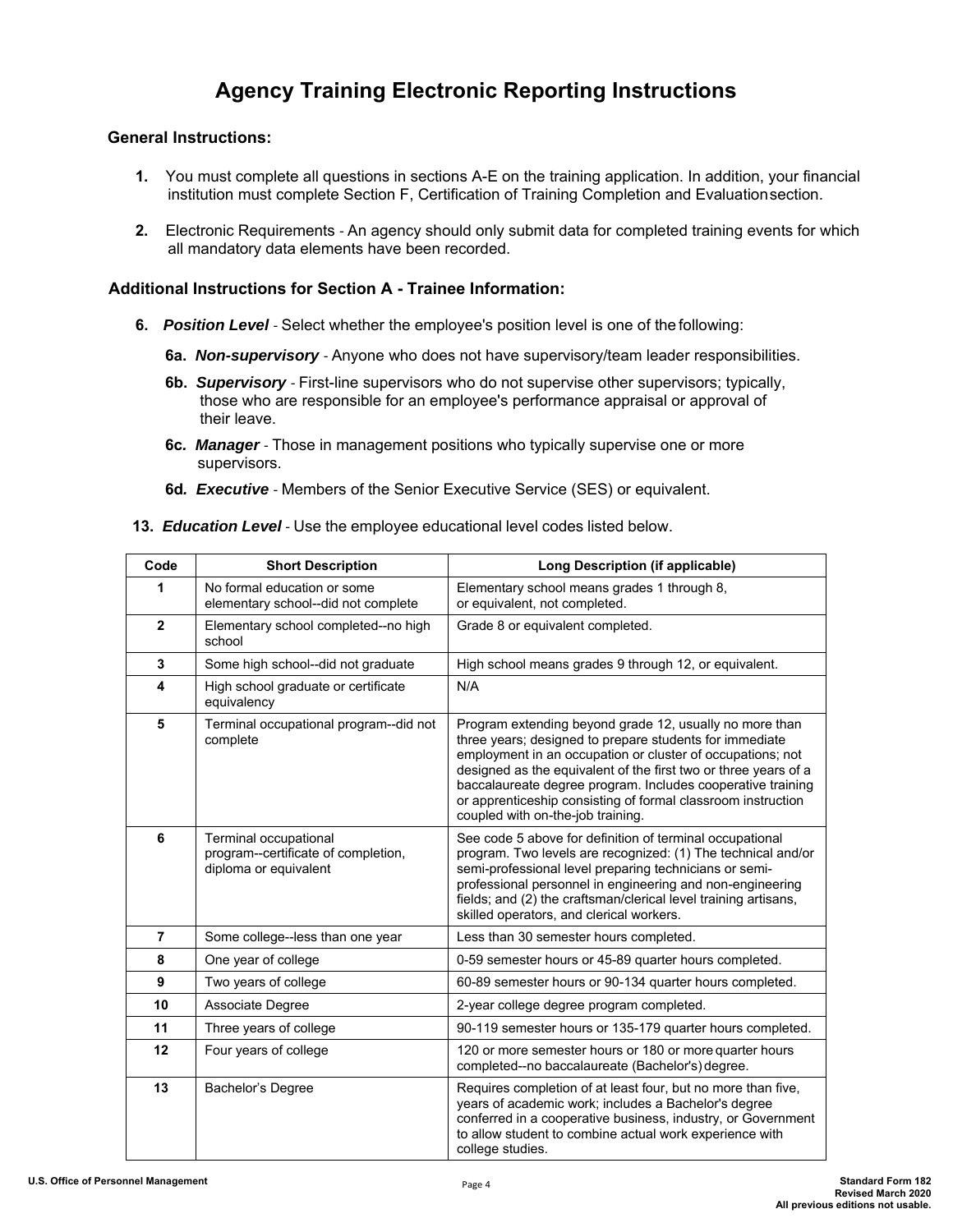| Code | <b>Short Description</b> | <b>Long Description (if applicable)</b>                                                                                                                                                                                                                                                                                                                                                                                                                                                                                                          |
|------|--------------------------|--------------------------------------------------------------------------------------------------------------------------------------------------------------------------------------------------------------------------------------------------------------------------------------------------------------------------------------------------------------------------------------------------------------------------------------------------------------------------------------------------------------------------------------------------|
| 14   | Post-Bachelor's          | Some academic work beyond (at a higher level than) the<br>Bachelor's degree but no additional higher degree.                                                                                                                                                                                                                                                                                                                                                                                                                                     |
| 15   | First professional       | Signifies the completion of academic requirements for<br>selected professions that are based on programs requiring at<br>least two academic years of previous college work for<br>entrance and a total of at least six academic years of college<br>work for completion, e.g., Dentistry (D.D.S. or D.M.D.), Law<br>(LL. B. or J.D.), Medicine (M.D.), Theology (B.D.), Veterinary<br>Medicine (D.V.M.), Chiropody or Podiatry (D.S.C. or D.P.),<br>Optometry (O.D.), and Osteopathy (D.O.).                                                     |
| 16   | Post-first professional  | Some academic work beyond (at a higher level than) the first<br>professional degree but no additional higher degree.                                                                                                                                                                                                                                                                                                                                                                                                                             |
| 17   | Master's degree          | For liberal arts and sciences customarily granted upon<br>successful completion of one (sometimes two) academic<br>years beyond the Bachelor's degree. In professional fields,<br>an advanced degree beyond the first professional but below<br>the Ph.D., e.g., the LL.M.; M.S. in surgery following the M.D.;<br>M.S.D., Master of Science in Dentistry; M.S.W., Master of<br>Social Work, and MA, Master of Arts.                                                                                                                             |
| 18   | Post-Master's            | Some academic work beyond (at a higher level than) the<br>Master's degree but no additional higher degree.                                                                                                                                                                                                                                                                                                                                                                                                                                       |
| 19   | Sixth-year degree        | Includes such degrees as Advanced Certificate in Education,<br>Advanced Master of Education, Advanced Graduate<br>Certificate, Advanced Specialist in Education Certificate,<br>Certificate of Advanced Graduate Study, Certificate of<br>Advanced Study, Advanced Degree in Education, Specialist<br>in Education, Licentiate in Philosophy, Specialist in Guidance<br>and Counseling, Specialist in Art, Specialist in Science,<br>Specialist in School Administration, Specialist in School<br>Psychology, and Licentiate in Sacred Theology. |
| 20   | Post-sixth year          | Some academic work beyond (at a higher level than) the<br>sixth-year degree but no additional higher degree.                                                                                                                                                                                                                                                                                                                                                                                                                                     |
| 21   | Doctorate degree         | Includes such degrees as Doctor of Education, Doctor of<br>Juridical Science, Doctor of Public Health, and the Ph.D. (or<br>equivalent) in any field. Does not include a Doctor's degree<br>that is a first professional degree, per code 15.                                                                                                                                                                                                                                                                                                    |
| 22   | Post-Doctorate           | Work beyond the Doctorate.                                                                                                                                                                                                                                                                                                                                                                                                                                                                                                                       |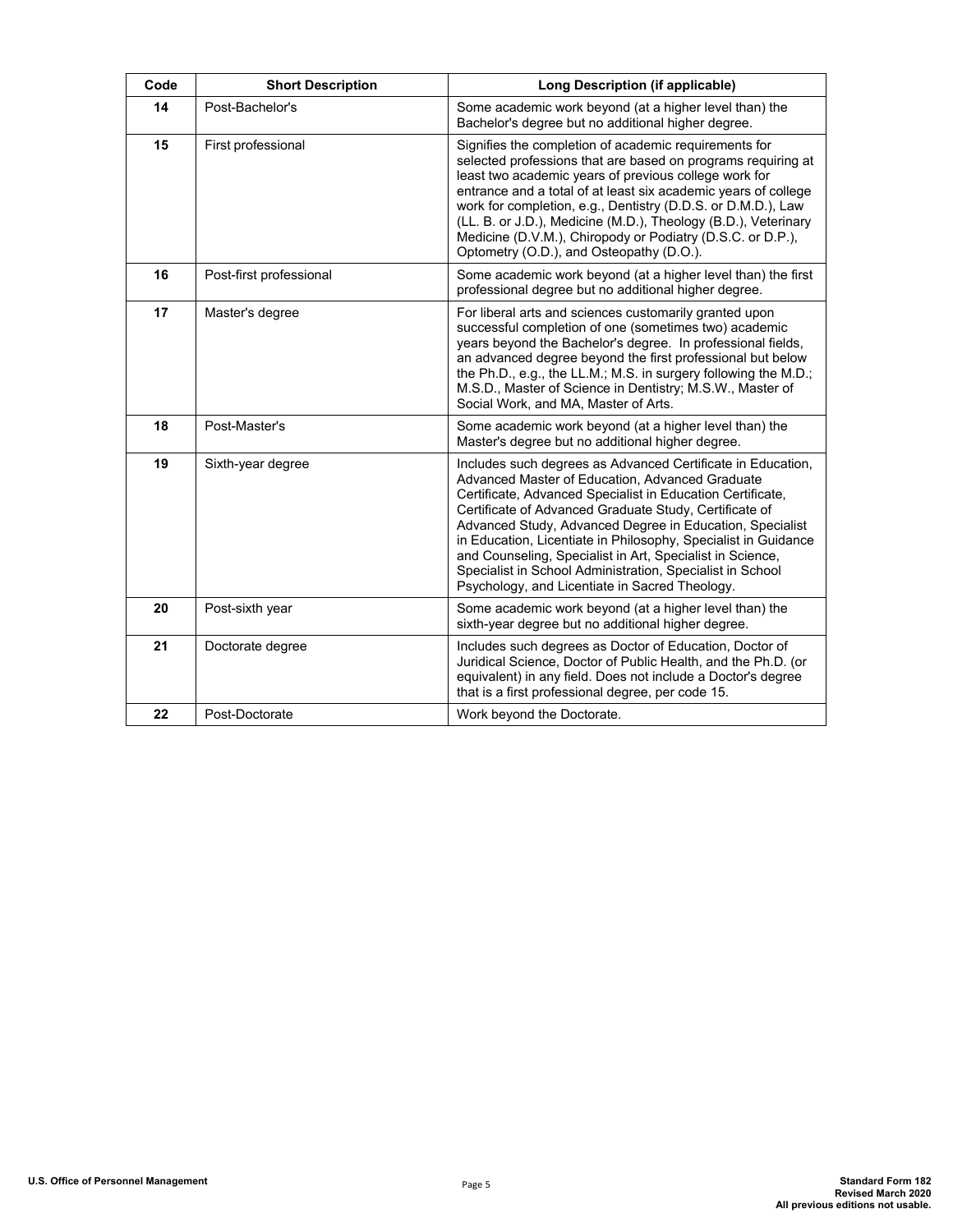### **Additional Instructions for Section B - Training Course Data:**

**7.** *Training Purpose Type* - Select and insert the purpose for taking this course or program using the appropriate training purpose type code from the list below.

| Code | <b>Short Description</b>             | Long Description (if applicable)                                                                                                                                                                                                                                                                                                                 |
|------|--------------------------------------|--------------------------------------------------------------------------------------------------------------------------------------------------------------------------------------------------------------------------------------------------------------------------------------------------------------------------------------------------|
| 01   | Program/Mission                      | Training to provide the knowledge, skills and abilities needed<br>as a result of agency mission, policies, or procedures.                                                                                                                                                                                                                        |
| 02   | New Work Assignment                  | Training to acquire the knowledge, skills and abilities<br>needed as a result of assignment to new duties and<br>responsibilities when such training is not part of a planned.<br>career development program (e.g., training provided to a<br>staffing specialist who has been newly assigned to a position<br>involving classification duties). |
| 03   | Improve/Maintain Present Performance | Training to provide the knowledge, skills and abilities needed<br>to improve or maintain proficiency in present job.                                                                                                                                                                                                                             |
| 04   | <b>Future Staffing Needs</b>         | Training to provide the knowledge, skills, and abilities needed<br>to meet future staffing needs (e.g., to implement succession<br>planning).                                                                                                                                                                                                    |
| 05   | Develop Unavailable Skills           | Training to acquire the knowledge, skills and abilities needed<br>for fields of work for which the labor market cannot produce a<br>sufficient number of trained candidates (e.g., air traffic<br>controllers or Information Technology [IT] professionals).                                                                                     |
| 06   | Retention                            | Training/education used to address staffing issue of retaining<br>an employee (e.g., academic degree training).                                                                                                                                                                                                                                  |

**9.** *Training Sub-Type Code* - There are Sub-Type Categories for each of the three (3) different Training Type Codes. Select one (1) Sub-Type Category code that applies to the training type code you selected.

| <b>Training Type Code</b>     | <b>Training Sub Type Code</b>                                                                                                                                                                                            | Competency             |
|-------------------------------|--------------------------------------------------------------------------------------------------------------------------------------------------------------------------------------------------------------------------|------------------------|
| 01 - Training Program<br>Area | 01 - Legal<br>Education or training in the concepts, principles, and theories, or<br>techniques of law.                                                                                                                  | Technical              |
|                               | 02 - Medical and Health<br>Education or training in the concepts, principles, and theories, or<br>techniques of medicine or health sciences.                                                                             | Technical              |
|                               | 03 - Scientific<br>Education or training in the concepts, principles, and theories, or<br>techniques of disciplines such as physical, biological, natural, and<br>social sciences; education; mathematics or statistics. | Technical              |
|                               | 04 - Engineering or Architecture<br>Education or training in the concepts, principles, and theories, or<br>techniques of disciplines such as architecture and engineering.                                               | Technical              |
|                               | 05 - Human Resources<br>Education or training in the concepts, principles, and theories of<br>such fields as Human Resources Management and/or Strategic<br>Human Capital Management.                                    | <b>Human Resources</b> |
|                               | 06 - Budget/Finance Business Administration<br>Education or training in the concepts, principles, and theories of<br>business administration, accounting and finance.                                                    | Financial              |
|                               | 07 - Planning and Analysis<br>Education or training in the concepts, principles, and theories of<br>systems analysis; policy, program or management analysis; or<br>planning, including strategic planning.              | Technical              |
|                               | 08 - Information Technology<br>Education and training in the concepts and application of all facets<br>of Information Technology.                                                                                        | Technical              |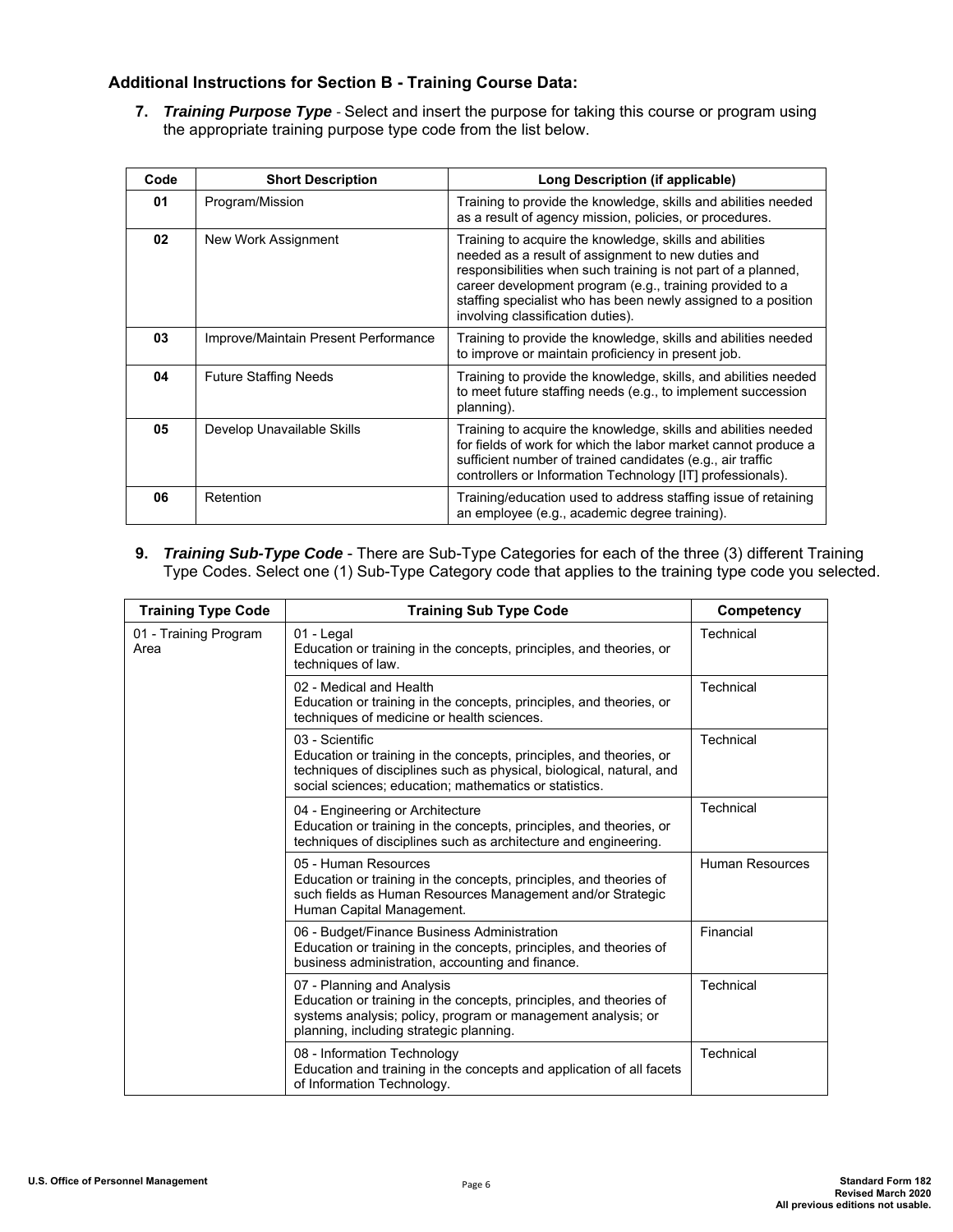| <b>Training Type Code</b>                                                                                | <b>Training Sub Type Code</b>                                                                                                                                                                                                                                                                                                                                                                                                                                                                                      | Competency              |
|----------------------------------------------------------------------------------------------------------|--------------------------------------------------------------------------------------------------------------------------------------------------------------------------------------------------------------------------------------------------------------------------------------------------------------------------------------------------------------------------------------------------------------------------------------------------------------------------------------------------------------------|-------------------------|
| 01 - Training Program<br>Area (continued)                                                                | 09 - Project Management<br>Education and training in the concepts, principles, and theories<br>necessary to plan, develop, and modify the management of<br>products, services, or systems with regards to scope, resources,<br>and time.                                                                                                                                                                                                                                                                           | Technical               |
|                                                                                                          | 10 - Acquisition<br>Education or training in the concepts, principles, and theories or<br>techniques related to acquiring and procuring goods and services<br>for the government.                                                                                                                                                                                                                                                                                                                                  | Financial               |
|                                                                                                          | 11 - Logistic Specialty<br>Training for professional skills of a specialized nature in the<br>methods and techniques of such fields as supply, procurement,<br>transportation, or air traffic control.                                                                                                                                                                                                                                                                                                             | Technical               |
|                                                                                                          | 12 - Security<br>Training of a specialized nature in the methods and techniques of<br>investigation in cybersecurity, physical security, personal security,<br>and police science.                                                                                                                                                                                                                                                                                                                                 | Technical               |
|                                                                                                          | 13 - Administration (Non-supervisory administrative &<br>program/project support)<br>Training in skills used for administrative tasks associated with<br>business/office management and program/project support.                                                                                                                                                                                                                                                                                                   | <b>Human Resources</b>  |
|                                                                                                          | 14 - Trade and Craft<br>Training in the knowledge, skills, and abilities needed to perform<br>and accomplish required tasks in trade and craft occupations (i.e.<br>Carpentry, Plumbing, Electrical, etc.).                                                                                                                                                                                                                                                                                                        | Technical               |
|                                                                                                          | 15 - Foreign Affairs<br>Training for professional skills of a specialized nature in the<br>methods and techniques of such fields as foreign languages,<br>foreign culture, intelligence (foreign affairs/intelligence),<br>diplomacy, or strategic studies.                                                                                                                                                                                                                                                        | Technical               |
| 02 - Developmental<br><b>Training Area</b><br>Description: Formal<br>developmental/training<br>programs. | 20 - Supervisory Program/First-Line Supervisors<br>Development/training program which provides education or<br>training in supervisory principles and techniques in such subjects<br>as personnel policies and practices (including equal employment<br>opportunity, merit promotion, and labor relations); human behavior<br>and motivation; diversity and inclusion; communication processes<br>in supervision, work planning, scheduling, and review; and<br>performance evaluation for first-line supervisors. | Leadership              |
|                                                                                                          | 21 - Management Program<br>Development/training program which provides mid-management<br>level education or training in the concepts, principles, and theories<br>of such subject matters as public policy formulation and<br>implementation, management principles and practices,<br>quantitative approaches to management, or management<br>planning organizing and controlling. (Supervisors of supervisors;<br>GS-14/15 supervisors; GS-14/15 direct reports to SES).                                          | Leadership              |
|                                                                                                          | 22 - Leadership/Manager/Pre-supervisory Development<br>Formal developmental program that provides mid-level and<br>leadership training and development opportunities for supervisors<br>and non-supervisors; which includes coursework that addresses<br>skill areas such as Leadership/Management and Communication<br>(e.g., written, oral and interpersonal).                                                                                                                                                   | Leadership              |
|                                                                                                          | 23 - SES Candidate Development<br>OPM-approved program to prepare potential SES members.                                                                                                                                                                                                                                                                                                                                                                                                                           | Leadership              |
|                                                                                                          | 24 - Executive Development<br>Continuing development for leaders above the GS-15 level.                                                                                                                                                                                                                                                                                                                                                                                                                            | Leadership              |
|                                                                                                          | 25 - Mentoring Program<br>Formal stand-alone program with established goals and measured<br>outcomes. Open to all who qualify; protégées and mentors paired<br>to facilitate compatibility, training and support provided, and<br>company benefits directly.                                                                                                                                                                                                                                                       | Employee<br>Development |
|                                                                                                          | 26 - Coaching Program<br>Formal stand-alone program which provides ongoing partnership<br>with an employee and coach that helps employee produce desired<br>results in professional life.                                                                                                                                                                                                                                                                                                                          | Employee<br>Development |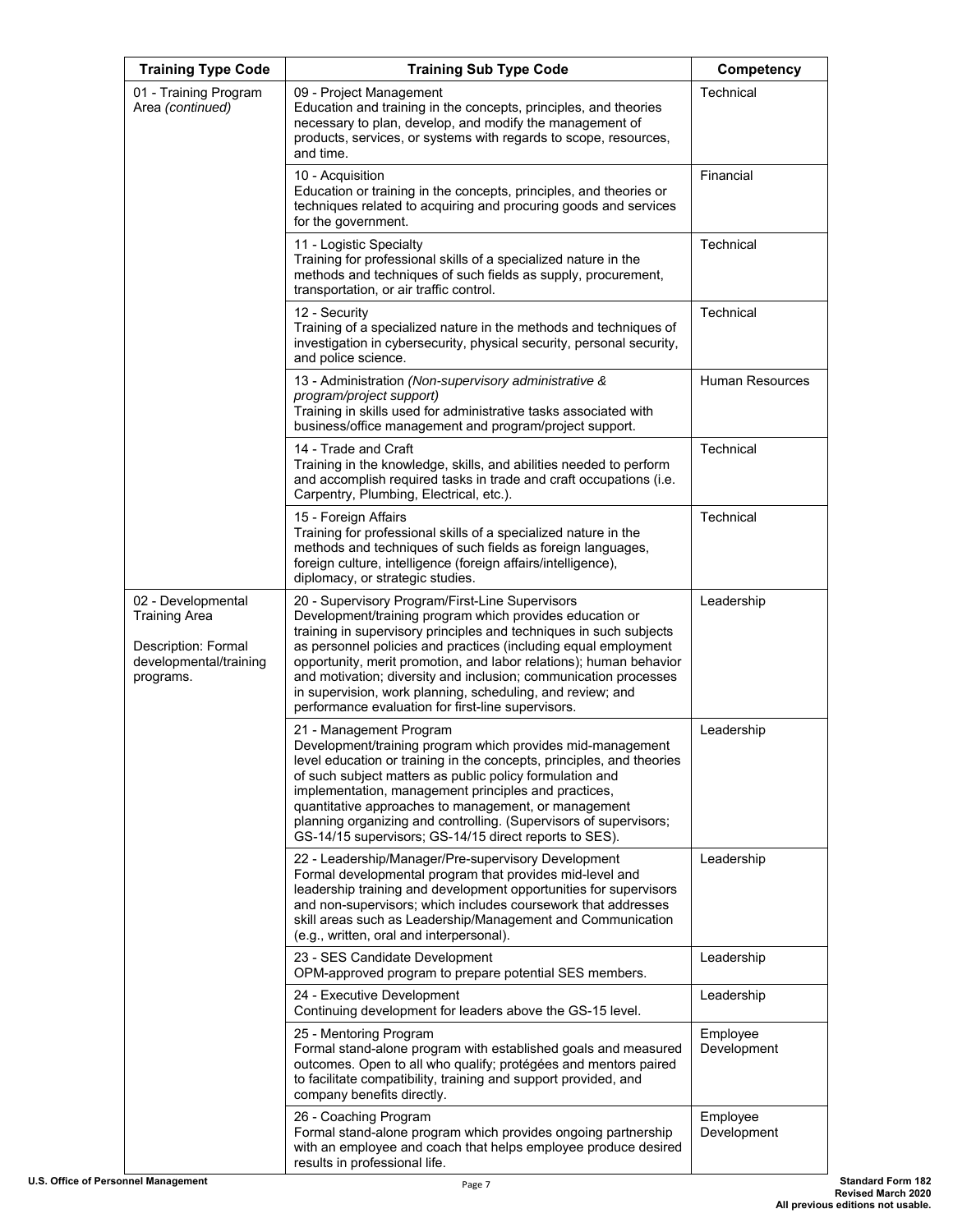| <b>Training Type Code</b>                                                                        | <b>Training Sub Type Code</b>                                                                                                                                                                                                                                                                                                                                                                                                                                                                                                                                                               | Competency                    |
|--------------------------------------------------------------------------------------------------|---------------------------------------------------------------------------------------------------------------------------------------------------------------------------------------------------------------------------------------------------------------------------------------------------------------------------------------------------------------------------------------------------------------------------------------------------------------------------------------------------------------------------------------------------------------------------------------------|-------------------------------|
| 03 - Basic Training Area<br>Description:<br>Fundamental and/or<br>required training<br>programs. | 30 - Employee Orientation<br>Training of a general nature to provide an understanding of the<br>organization and missions of the Federal Government, employing<br>agency or activity, or a broad overview and understanding of<br>matters of public policy.                                                                                                                                                                                                                                                                                                                                 | Employee<br>Development       |
|                                                                                                  | 31 - Adult Basic Education<br>Education or training to provide basic completeness in such<br>subjects as remedial reading, grammar, arithmetic, lip reading or<br>Braille.                                                                                                                                                                                                                                                                                                                                                                                                                  | Employee<br>Development       |
|                                                                                                  | 32 - Federally Mandated Training<br>Mandatory training for all employees Governmentwide. This<br>includes training mandated by federal statute or regulation; such<br>as in the areas of computer security awareness (5 CFR 930.301-<br>305), ethics (5 CFR 2638.703 and 704), or executives, managers,<br>and supervisors (5 CFR Part 412).                                                                                                                                                                                                                                                | Federally<br><b>Mandatory</b> |
|                                                                                                  | 33 - Work-life<br>Training to promote work-life (e.g., health and wellness training,<br>employee retirement/benefits training, etc.).                                                                                                                                                                                                                                                                                                                                                                                                                                                       | <b>Human Resources</b>        |
|                                                                                                  | 34 - Professional Skills<br>Training on non-technical skills related to employee performance<br>such as communication, conflict resolution, emotional intelligence,<br>organization, time management, etc.                                                                                                                                                                                                                                                                                                                                                                                  | <b>Fundamental Skills</b>     |
|                                                                                                  | 35 - Agency Required Training<br>Agency-specific training required by the agency and provided to<br>Federal employees in order to achieve the goals and objectives of<br>the Agency as needed. For example: agency training based on<br>Inspector General's Audit; agency training aimed at improving<br>individual's needs based on Performance Improvement Plan<br>(PIP); agency training based on signing agreement between<br>Union and Management.<br>Note: Unlike Federally mandated training, this type of training is<br>not mandated by Federal statute for all Federal employees. | <b>Agency Required</b>        |

### *10. Training Delivery Type Code*

| Code           | <b>Short Description</b>              | Long Description (if applicable)                                                                                                                                                                                                                                                                                                                                                                                                                                                   |
|----------------|---------------------------------------|------------------------------------------------------------------------------------------------------------------------------------------------------------------------------------------------------------------------------------------------------------------------------------------------------------------------------------------------------------------------------------------------------------------------------------------------------------------------------------|
|                | Traditional Classroom (no technology) | Individual or multiple person led, face-to-face training.                                                                                                                                                                                                                                                                                                                                                                                                                          |
| $\overline{2}$ | On the Job                            | Formal methods/activities planned and structured to promote<br>learning by doing; e.g., detail assignments/programs.                                                                                                                                                                                                                                                                                                                                                               |
| 3              | <b>Technology Based</b>               | Methods mainly using technology, which may include<br>tutorials embedded in software, CD ROM products, Web-<br>based courses, and interactive media.                                                                                                                                                                                                                                                                                                                               |
| 4              | Conference/Workshop                   | An organized learning event which has an announced<br>educational or instructional purpose; more than half the time<br>is scheduled for a planned, organized exchange of<br>information between presenters and audience which meets<br>the definition of training in 5 U.S.C. 4110; content of the<br>conference/retreat is germane to improving individual and/or<br>organizational performance; and developmental benefits will<br>be derived through the employee's attendance. |
| 5              | Blended                               | Training that requires two or more methods of delivery that<br>must be completed in order to satisfy the educational<br>requirements.                                                                                                                                                                                                                                                                                                                                              |
| 6              | Correspondence                        | Self-study course material: Training provided via the<br>assignment of non-interactive methods such as a book,<br>document, regulation, or manual.                                                                                                                                                                                                                                                                                                                                 |